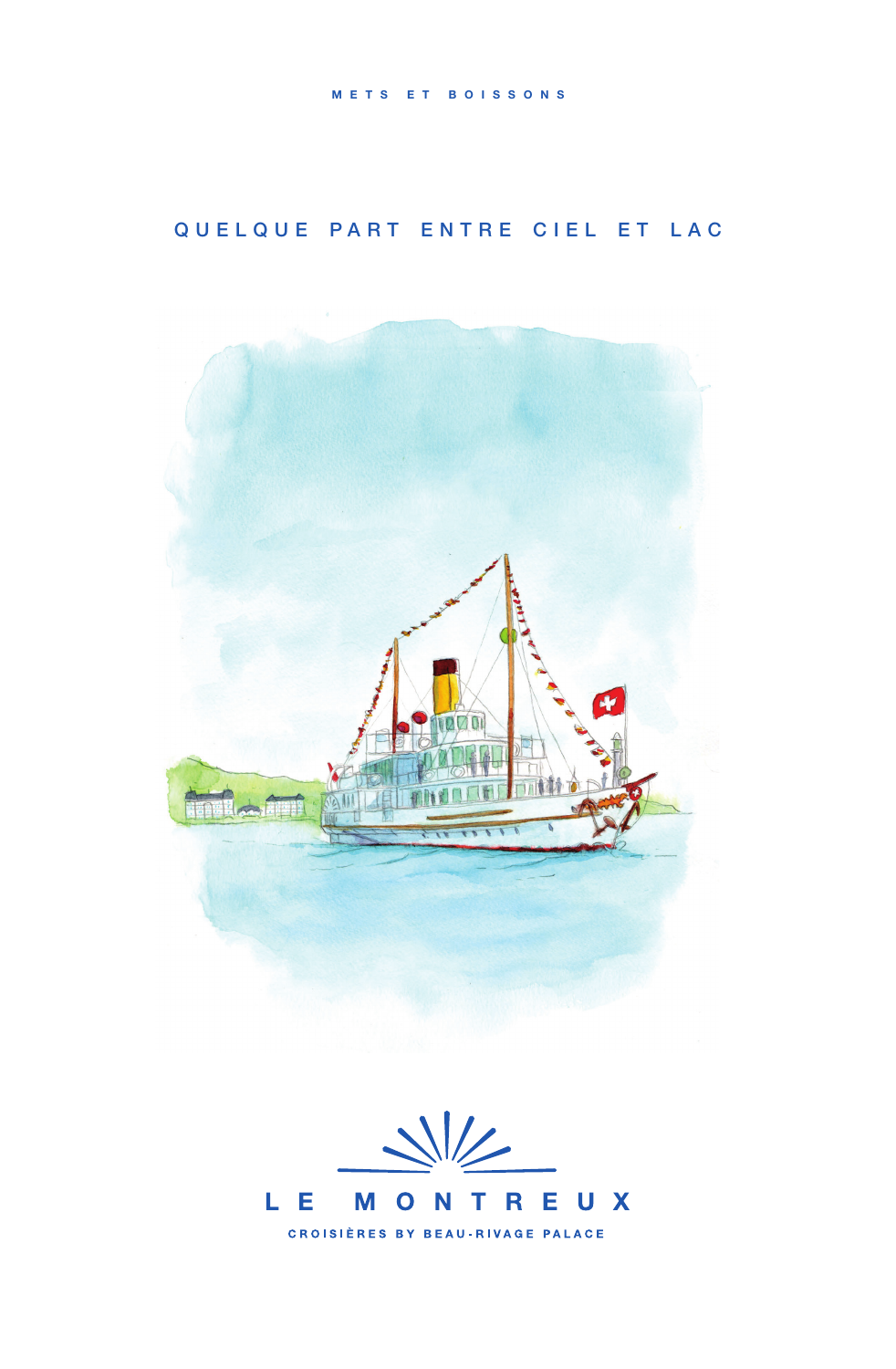$\frac{1}{2}$ 

## NOS DIFFÉRENTES FORMULES OUR DINING OPTIONS

### LA CROISIÈRE

NOS DIFFÉRENTES FORMULES / DI Buffet d'Entrées – Plat principal – Fromage – Buffet de desserts Starters buffet – Main Course – Cheese – Desserts buffet

CHF 98.–

N IN Gou / or I O N S

## **LE LAVAUX** at your table

 $CHF/84.$ – Ter Buffet d'Entrées – Fromage – Buffet de desserts Starters buffet – Cheese – Desserts buffet

## BUFFET D'ENTREES / STARTERS BUFFET

### La pièce de viande rôti ou le poisson **~**ccompagné de sa garniture de saison PLAT / MAIN COURSE ~

Pièce de veau suisse en crémeuse de chanterelles Swiss veal, creamy chanterelle mushrooms

## Les délices sucrés du Montreux<br>**Ou/or**

Entrée-Plat-Dessert / Entrée-Plat-Dessert CHF 94.– Féra du lac de la pêcherie d'Ouchy en vierge de pignons de pin Fera fish from Ouchy fishmonger, pine nuts virgin oil

#### Entrée-Plat CHF 82.– Entrée-Dessert / Entrée-Dessert CHF 78.– FROMAGE / CHEESE ~

Gruyère 24 mois affiné de notre maître fromager Duttweiler 24 month aged Gruyère cheese from our cheese maturer Duttweiler

### Un choix de menu identique sera servi à tous les convives de la table.  $\sim$ BUFFET DE DESSERTS / DESSERTS BUFFET

Un choix de menu identique sera servi à tous les convives de la table. One unique menu would be served to each guest of the same table

Pour les enfants : Gratuit jusqu'à 5 ans. De 6 à 12 ans : – 50% For children: Free until 5 years old. From 6 to 12 years old: – 50%

TVA et service inclus / VAT and service included

Toutes nos viandes proviennent exclusivement de Suisse et de France. / All meat comes from Switzerland and France.

Sous réserve de modification selon l'arrivage du jour / The dishes / ingredients mentioned-above may change in accordance with daily deliveries.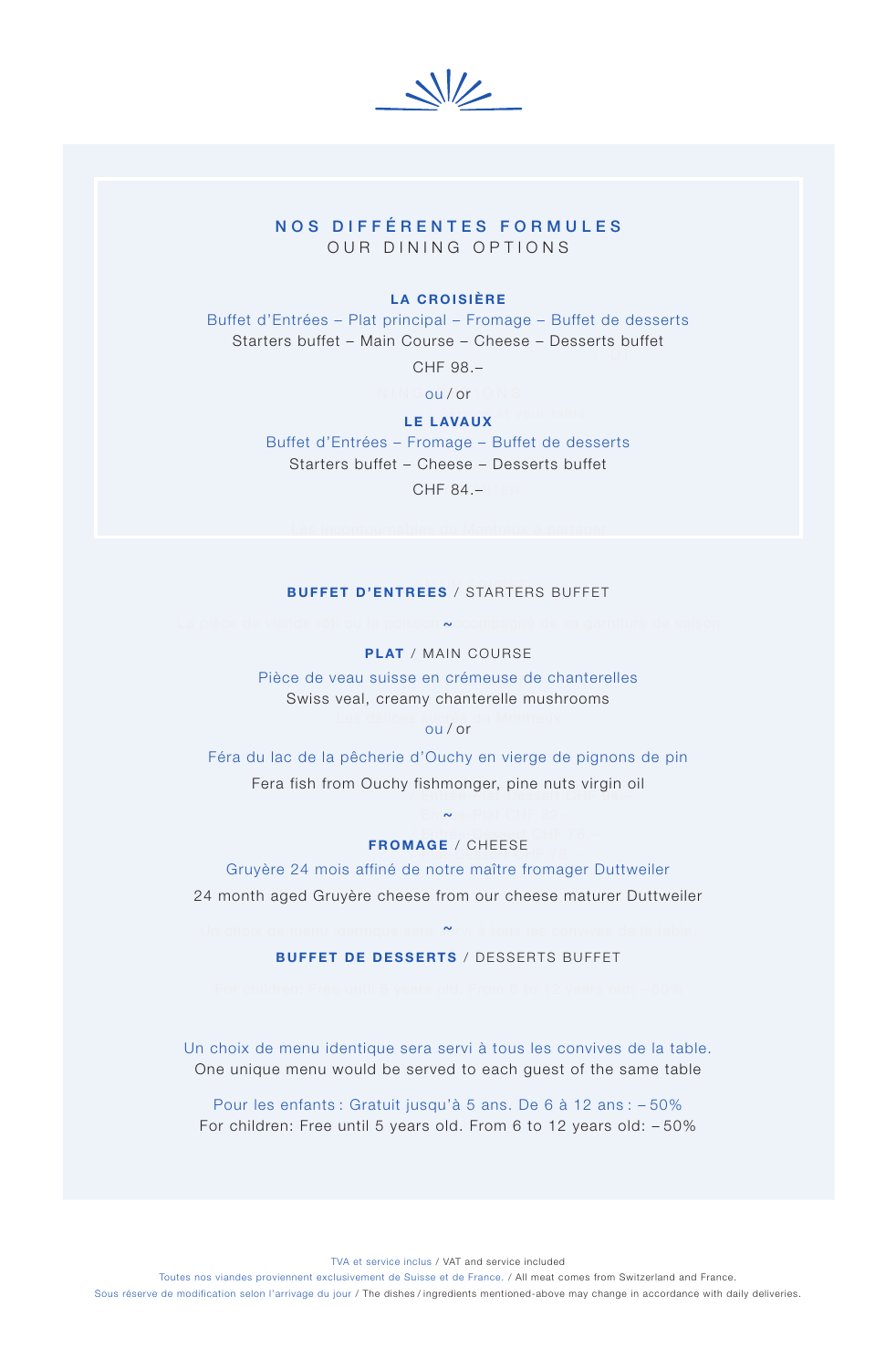$\frac{1}{\sqrt{2}}$ 

## CHAMPAGNE ET VINS AU VERRE

|                                                                                                                                                                            | 1 D L                    | <b>BOUTEILLE</b>            |
|----------------------------------------------------------------------------------------------------------------------------------------------------------------------------|--------------------------|-----------------------------|
| <b>CHAMPAGNE</b><br>LAURENT-PERRIER, LA CUVÉE BRUT                                                                                                                         | $19 -$                   | $130 -$                     |
| <b>BLANC VAUDOIS</b><br>CHASSELAS, LES FRÈRES DUTRUY, SÉLECTION BEAU-RIVAGE PALACE IS<br>MONT-SUR-ROLLE, LE PETIT CLOS, R. PACCOT 89<br>CHARDONNAY, NOBLESSE, H. CRUCHON & | $7 -$<br>$9 -$<br>$12 -$ | $42 -$<br>$55. -$<br>$70 -$ |
| <b>ROSÉ VAUDOIS</b><br>ROSÉ DE GAMAY, LES FRÈRES DUTRUY &                                                                                                                  | $7 -$                    | $42 -$                      |
| <b>ROUGE VAUDOIS</b><br>GAMAY, LES FRÈRES DUTRUY, SÉLECTION BEAU-RIVAGE PALACE &                                                                                           | $7 -$                    | $42 -$                      |
| <b>ROSÉ FRANCAIS</b><br>CÔTEAUX VAROIS EN PROVENCE, DOMAINE LA ROSE DES VENTS, 2021 89                                                                                     | $11. -$                  | $65. -$                     |
| <b>ROUGE SUISSE</b><br>EPESSES, LA PRESSÉE, L. BOVARD<br>HUMAGNE ROUGE, JOHN & MIKE FAVRE                                                                                  | $10 -$<br>$12 -$         | $60 -$<br>$72 -$            |
|                                                                                                                                                                            |                          |                             |

| <b>CHAMPAGNES</b>              | 1/2 BOUTEILLE BOUTEILLE |         |
|--------------------------------|-------------------------|---------|
| LAURENT-PERRIER. LA CUVÉE BRUT |                         | $130 -$ |
| LAURENT-PERRIER, BRUT ROSÉ     |                         | $185 -$ |
| LAURENT-PERRIER, GRAND SIÈCLE  |                         | $340 -$ |
| RUINART BLANC DE BLANCS        |                         | $205 -$ |
|                                |                         |         |
| <b>VINS BLANCS</b>             |                         |         |

| EPESSES, DOMAINE B. DUBOUX UP                                |        | $55. -$ |
|--------------------------------------------------------------|--------|---------|
| SAINT-SAPHORIN, LES MANCHETTES, P. MONACHON, LAVAUX          | $30 -$ | $55. -$ |
| CALAMIN, ILEX, L. BOVARD, LAVAUX                             |        | $70 -$  |
| YVORNE, L'OVAILLE, J. DELADOEY, CHABLAIS                     | $45 -$ | $85 -$  |
| HUMAGNE BLANC, CAVE DES CAILLES, C. FLACTION, VALAIS         |        | $68 -$  |
| PETITE ARVINE, CAVE DE L'ORLAYA, M. ROUX, VALAIS             |        | $85 -$  |
| MERLOT BIANCO ROVERE, G. BRIVIO, TESSIN                      |        | $95 -$  |
| PINOT BLANC, MÖHR-NIGGLI, GRISONS                            |        | $90 -$  |
| POUILLY-FUMÉ. LA MOYNERIE. M. REDDE 2019. VALLÉE DE LA LOIRE | $50 -$ | $85 -$  |
| CHABLIS, W. FÈVRE, 2018, BOURGOGNE                           |        | $85 -$  |

## VINS ROUGES

| MONT-SUR-ROLLE, VELOURS CÔTIER, VILLE DE LAUSANNE, LA CÔTE 89         |        | $45 -$  |
|-----------------------------------------------------------------------|--------|---------|
| GAMAY, GRANDE RÉSERVE, LES ROMAINES, LES FRÈRES DUTRUY, LA CÔTE       |        | $90 -$  |
| DÉZALEY, AMBROISIE, CH. CHAPPUIS, LAVAUX                              | $35 -$ | $65. -$ |
| GAMA NERA TRADITION, DOMAINE DU DALEY, C. SÉVERIN, LAVAUX             |        | $65. -$ |
| SYRAH, CAYAS, J-R. GERMANIER, VALAIS                                  | $65 -$ | $125 -$ |
| MERLOT, IL BOUQUET DI CHIARA, P. BASSO, TESSIN                        |        | $90 -$  |
| PINOT NOIR, BARRIQUE, A. PELIZZATI, GRISONS                           |        | $130 -$ |
| CHÂTEAU LES GRAVIÈRES, GRAND CRU, 2008, SAINT-EMILION                 |        | $90 -$  |
| CHÂTEAU POUJEAUX, CRUS BOURGEOIS, 2006, MOULIS                        | $65 -$ |         |
| SAINT-JOSEPH, DOMAINE DU MONTEILLET, S. MONTEZ, 2019, VALLÉE DU RHÔNE |        | $85 -$  |
| NUITS-SAINT-GEORGES, PETIT ARLOT, 2014, BOURGOGNE                     |        | $160 -$ |

## VINS ROSÉS

| BLANC & NOIR, DOMAINE H. CRUCHON, LA CÔTE | $54 -$ |
|-------------------------------------------|--------|
| BANDOL, CHÂTEAU CANADEL, 2021, BANDOL &   | $85 -$ |